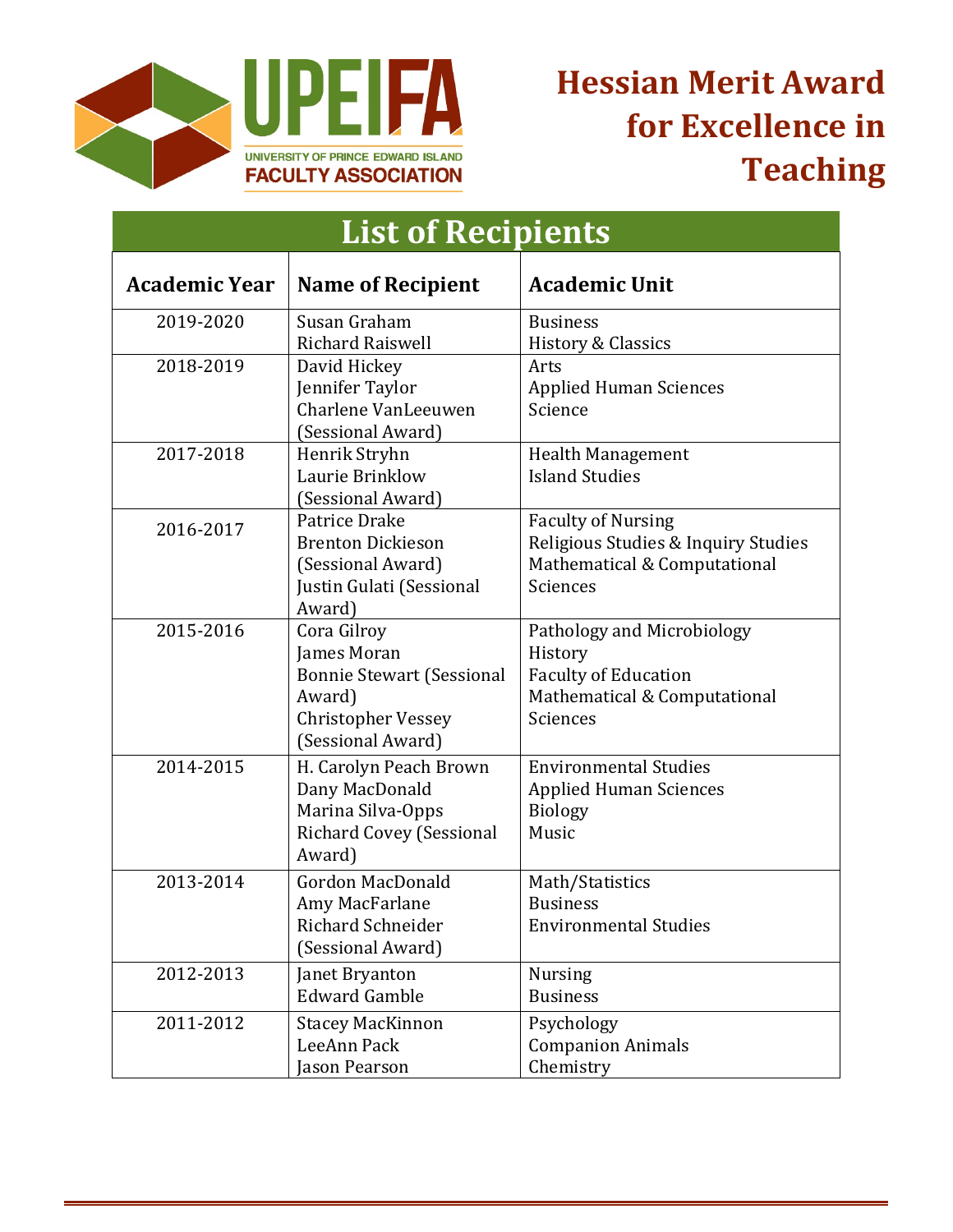### **Hessian Merit Award for Excellence in Teaching~** *continued*

|           | <b>Inge Dorsey (Sessional</b><br>Award)                                                       | University 100                                                                               |
|-----------|-----------------------------------------------------------------------------------------------|----------------------------------------------------------------------------------------------|
| 2010-2011 | <b>Shelley Burton</b><br><b>Wendy Carroll</b><br>Marva Sweeney-Nixon<br>Earlene McKinnon-Gray | Pathology/Microbiology<br><b>Business</b><br><b>Biology</b><br>Family & Nutritional Sciences |
| 2009-2010 | <b>Gregory Doran</b><br>Alfonso Lopez<br>Deirdre Kessler (Sessional<br>Award)                 | English<br>Pathology/Microbiology<br>English                                                 |
| 2008-2009 | Catherine Innes-Parker<br>Pedro Quijon                                                        | English<br><b>Biology</b>                                                                    |
| 2007-2008 | June Countryman                                                                               | Music                                                                                        |
| 2006-2007 | Rabin Bissessur                                                                               | Chemistry                                                                                    |
|           | Nola Etkin                                                                                    | Chemistry                                                                                    |
|           | Leigh Ann Lamont                                                                              | <b>Companion Animals</b>                                                                     |
| 2005-2006 | Susan Dohoo                                                                                   | <b>Biomedical Sciences</b>                                                                   |
|           | <b>Fiona Papps</b>                                                                            | Psychology                                                                                   |
|           | Lori Weeks                                                                                    | <b>Applied Human Sciences</b>                                                                |
| 2004-2005 | Ann Braithwaite                                                                               | <b>Women's Studies</b>                                                                       |
|           | Peter Foley                                                                                   | <b>Companion Animals</b>                                                                     |
|           | Dan Ryan                                                                                      | Math/Statistics                                                                              |
| 2003-2004 | Ian Dohoo                                                                                     | <b>Health Management</b>                                                                     |
|           | Vickie Johnston                                                                               | Psychology                                                                                   |
|           | Jane Magrath                                                                                  | English                                                                                      |
| 2002-2003 | George Belliveau                                                                              | Education                                                                                    |
|           | Fiona O'Donoghue                                                                              | Education                                                                                    |
|           | Darcy Shaw                                                                                    | <b>Companion Animals</b>                                                                     |

#### **Merit Award for Excellence in Teaching List of Recipients**

*(award name changed effective 2002-2003)*

| 2001-2002 | Richard Lemm              | English                       |
|-----------|---------------------------|-------------------------------|
|           | G. Edward MacDonald       | History                       |
|           | <b>Robert Haines</b>      | Chemistry                     |
| 2000-2001 | Ray Doiron                | Education                     |
|           | Paula McLean              | <b>Business</b>               |
|           | Kay Diviney (Sessional    | English                       |
|           | Award)                    | Sociology/Anthropology        |
|           | Lawrence LeClair          |                               |
|           | (Sessional Award)         |                               |
| 1999-2000 | Susan Brown               | History                       |
|           | Katherine Gottschall-Pass | <b>Applied Human Sciences</b> |

#### *University of Prince Edward Island Faculty Association*

550 University Avenue, Duffy Science Centre, Rm 415, Charlottetown, PE C1A 4P3